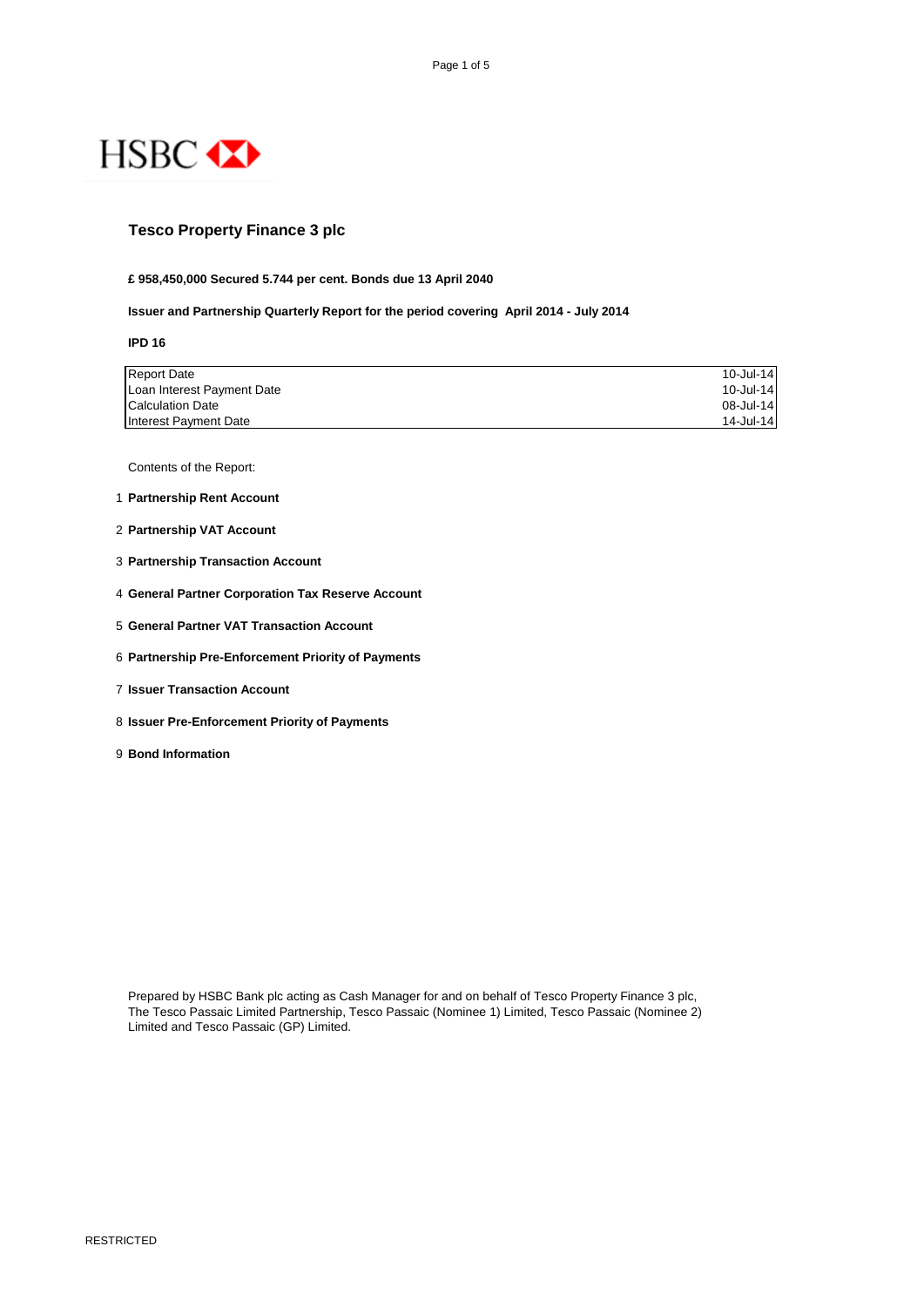## **1. Partnership Rent Account 70295444**

|             | Opening Balance                    | 5,000.03 Cr      |       |
|-------------|------------------------------------|------------------|-------|
| <b>DATE</b> | <b>ENTRY DETAILS</b>               | AMOUNT (£)       | CR/DR |
| 07-Jul-10   | Initial Deposit on Closing Date    | 5,000.00 Cr      |       |
| 18-Jun-14   | Rent                               | 14,059,569.60 Cr |       |
| 10-Jul-14   | To Partnership Transaction Account | 14,059,569.60 Dr |       |
|             |                                    |                  |       |
|             | <b>Closing Balance</b>             | 5,000.03 Cr      |       |
|             |                                    |                  |       |

# **2. Partnership VAT Account 70295460**

|                        | <b>Opening Balance</b>                   | 2,902,838.78 Cr                    |       |
|------------------------|------------------------------------------|------------------------------------|-------|
| <b>DATE</b>            | <b>ENTRY DETAILS</b>                     | AMOUNT (£)                         | CR/DR |
| 29-Apr-14<br>18-Jun-14 | <b>VAT Payment</b><br><b>VAT Funding</b> | 2,737,905.96 Dr<br>2,810,168.40 Cr |       |
|                        | <b>Closing Balance</b>                   | 2,975,101.22 Cr                    |       |
|                        |                                          |                                    |       |

# **3. Partnership Transaction Account 70295452**

|              | <b>Opening Balance</b>    | 71,551.43 Cr     |       |
|--------------|---------------------------|------------------|-------|
| <b>IDATE</b> | <b>ENTRY DETAILS</b>      | AMOUNT (£)       | CR/DR |
|              |                           |                  |       |
| 07-Jul-14    | <b>Credit Interest</b>    | 1,757.37 Cr      |       |
| 10-Jul-14    | <b>Transfer from Rent</b> | 14,059,569.60 Cr |       |
| 10-Jul-14    | <b>Trustee Fee</b>        | 1.500.00 Dr      |       |
| 10-Jul-14    | <b>Ongoing Fee</b>        | 46,990.20 Dr     |       |
| 10-Jul-14    | Expenses                  | 39,463.20 Dr     |       |
| 10-Jul-14    | Partnership Swap payment  | 669,595.12 Cr    |       |
| 10-Jul-14    | <b>Partnership Debt</b>   | 14,456,591.58 Dr |       |
| 10-Jul-14    | Spen Hill Management Ltd  | $0.00$ Dr        |       |
|              |                           |                  |       |
|              |                           |                  |       |
|              | <b>Closing Balance</b>    | 257,928.54 Cr    |       |
|              |                           |                  |       |

## **4. General Partner Corporation Tax Reserve Account 70295487**

|             | <b>Opening Balance</b> | $0.00$ Cr           |
|-------------|------------------------|---------------------|
| <b>DATE</b> | <b>ENTRY DETAILS</b>   | CR/DR<br>AMOUNT (£) |
|             |                        |                     |
|             | <b>Closing Balance</b> | $0.00$ Cr           |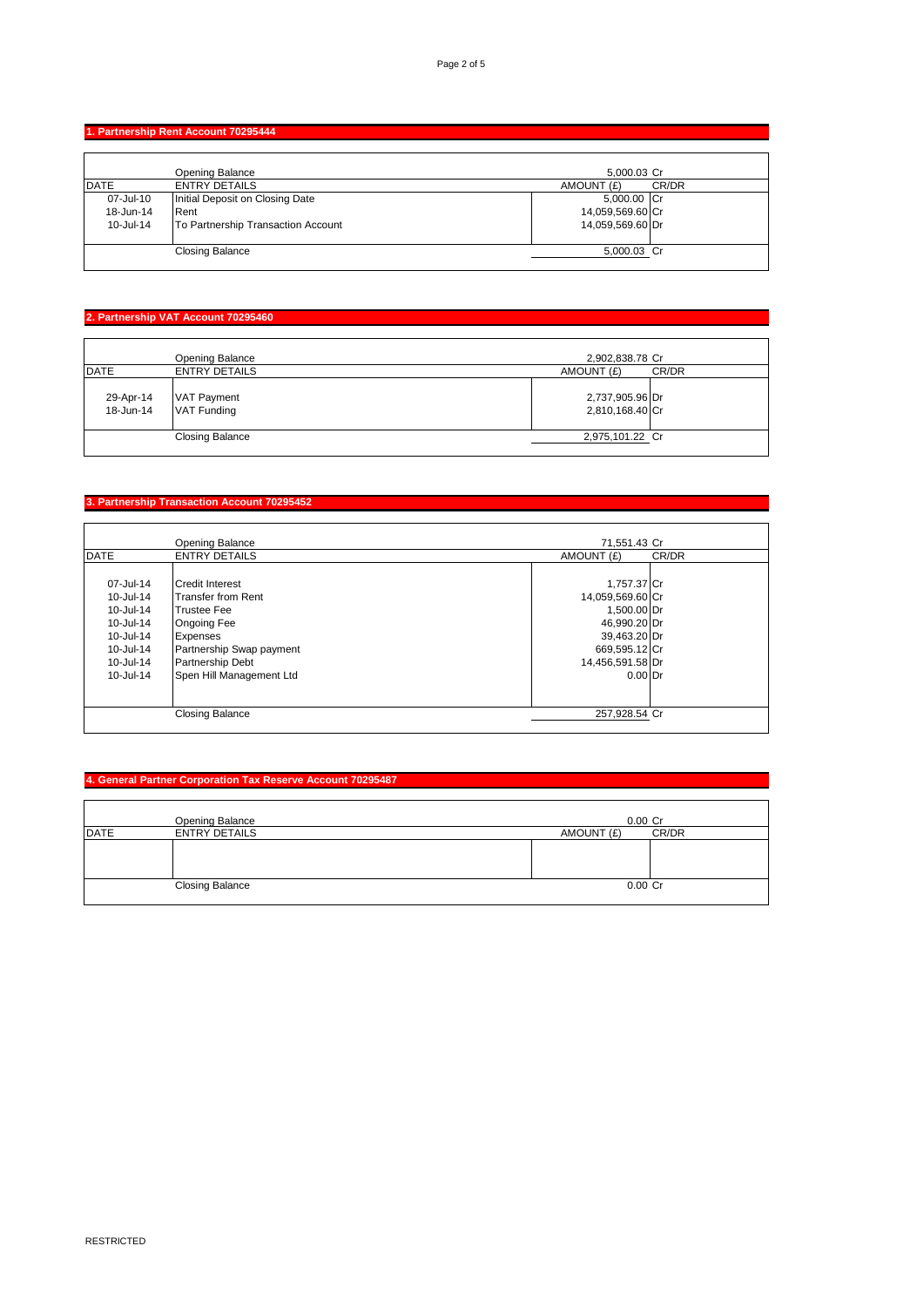## **5. General Partner VAT Transaction Account 70298993**

|             | Opening Balance        | 164,453.07 Cr |       |
|-------------|------------------------|---------------|-------|
| <b>DATE</b> | <b>ENTRY DETAILS</b>   | AMOUNT (£)    | CR/DR |
| 07-Jul-14   | <b>Credit Interest</b> | 61.50 Cr      |       |
|             | <b>Closing Balance</b> | 164,514.57 Cr |       |

| Expense Reserve Ledger - Max GBP 500,000.00 |           |              |  |
|---------------------------------------------|-----------|--------------|--|
|                                             | Date      |              |  |
| <b>DATE</b>                                 | 14-Apr-14 | 70,628.43 Cr |  |
|                                             |           |              |  |
|                                             | Balance   | 70,628.43 Cr |  |

#### **6. Partnership Pre-Enforcement Priority of Payments**

|           |                                                                           | <b>Funds Paid Out of</b> | <b>Funds Received into</b> |
|-----------|---------------------------------------------------------------------------|--------------------------|----------------------------|
| Date      |                                                                           | account (£)              | account (£)                |
| 14-Apr-14 |                                                                           |                          |                            |
|           | Partnership Available Funds                                               |                          |                            |
|           |                                                                           |                          |                            |
|           | a Rental Income                                                           |                          | 14,059,569.60              |
|           | b Funds from Issuer under Partnership Swaps                               |                          | 14,456,632.00              |
|           | c From Partnership VAT Account                                            |                          |                            |
|           | d From Partnership Disposal Proceeds Account                              |                          |                            |
|           | e From Partnership Insurance Proceeds Account                             |                          |                            |
|           | f Interest received by the Partnership Accounts and Rent Account          |                          | 1,757.37                   |
|           | g Eligible Investment Earnings by Partnership                             |                          |                            |
|           | h Advance under Committed Subordinated Loan Agreement                     |                          |                            |
|           | Net proceeds of a CPO Disposal or a Mortgage Property                     |                          |                            |
|           | Net proceeds of a disposal of a Mortgage Property                         |                          |                            |
|           | k Any other sums standing to the credit of the Partnership Transaction Ac |                          | 71,551.43                  |
|           | <b>Partnership Pre-Enforcement Priority of Payments</b>                   |                          |                            |
|           |                                                                           |                          |                            |
|           | a Partnership Security Trustee Fees                                       | 1,500.00                 |                            |
|           | b Issuer Security Trustee Fee, Bond Trustee, operating expenses of the    | 41,240.20                |                            |
|           | Issuer (Ongoing Partnership Facility Fee)                                 |                          |                            |
|           | c Partnership Operating Expenses excluding GP UK Tax                      |                          |                            |
|           | d Partnership Operator Fee                                                |                          |                            |
|           | d Property Advisor Fee (Annual 25 K Jan)                                  |                          |                            |
|           | d Nominees Corporate Services Provider Fee                                |                          |                            |
|           | d Nominees Holdco Corporate Services Provider Fee                         | 39,463.20                |                            |
|           | d PL Propco Corporate Services Provider Fees                              |                          |                            |
|           | d Nominees Side Letter payments                                           |                          |                            |
|           | d Nominees Holdco Side Letter payments                                    |                          |                            |
|           | d Account Bank Fee                                                        |                          |                            |
|           | d Cash Manager Fee                                                        |                          |                            |
|           | Issuer Account Bank, PPA CM, CSP Fee (Ongoing Partnership Facility        |                          |                            |
|           | d Fee)                                                                    | 5,000.00                 |                            |
|           | d Headlease payment                                                       |                          |                            |
|           | e Partnership Expenses Ledger payment (max £6,250)                        | 6,250.00                 |                            |
|           | f Partnership Debt Interest                                               | 13,610,184.58            |                            |
|           | f Partnership Swap payment                                                | 13,787,036.88            |                            |
|           | g Partnership Debt Principal                                              | 846,407.00               |                            |
|           | Issuer Partnership Swap Termination Amount (Ongoing Partnership Facility  |                          |                            |
|           | h Fee)                                                                    | 750.00                   |                            |
|           | Partnership Swap Termination Amount                                       |                          |                            |
|           | j Property Pool Manager Fee                                               | 187,300.11<br>64,378.43  |                            |
|           | k Partnership Expenses Ledger payment                                     |                          |                            |
|           | I Alteration Adjustment Rent                                              |                          |                            |
|           | m Committed Subordinated Loan payment                                     |                          |                            |
|           | n Partnership Distribution Account                                        |                          |                            |
|           | <b>Totals</b>                                                             | 28,589,510.40            | 28,589,510.40              |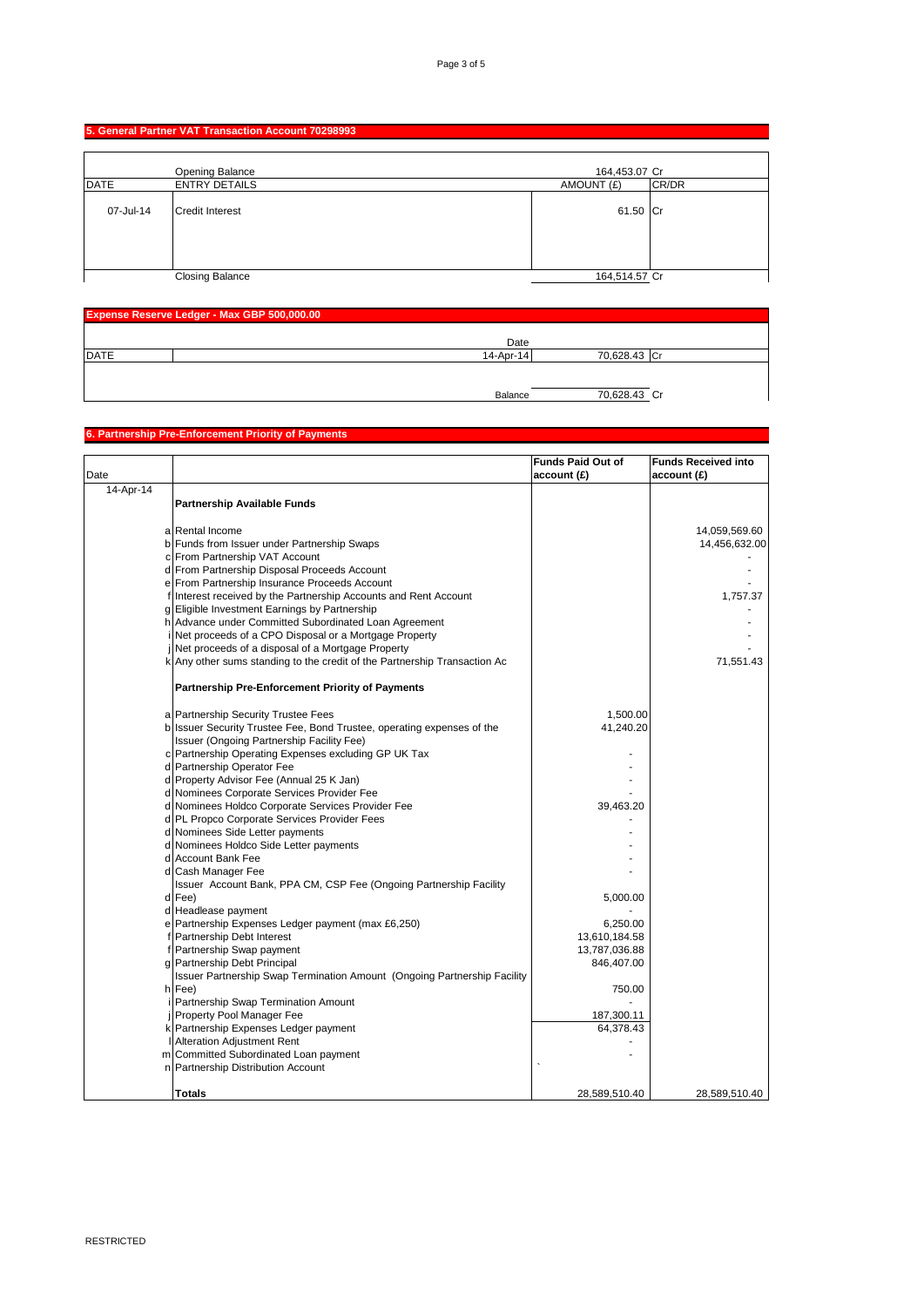## **7. Issuer Transaction Account 70295495**

|             | <b>Opening Balance</b>            | 31,711.91 Cr     |       |
|-------------|-----------------------------------|------------------|-------|
| <b>DATE</b> | <b>ENTRY DETAILS</b>              | AMOUNT (£)       | CR/DR |
|             |                                   |                  |       |
| 07-Jul-14   | <b>Credit Interest</b>            | 250.24 Cr        |       |
| 14-Jul-14   | <b>Issuer Profit</b>              | $0.00$ Cr        |       |
| 14-Jul-14   | <b>Swaps Receipts</b>             | 669,595.12 Cr    |       |
| 14-Jul-14   | <b>Partnership Debt</b>           | 14,456,591.58 Cr |       |
| 14-Jul-14   | Swap Pays                         | 669,595.12 Dr    |       |
| 14-Jul-14   | <b>Ongoing Fee</b>                | 46,990.20 Cr     |       |
| 14-Jul-14   | <b>HSBC</b> Fee                   | 7,700.00 Dr      |       |
| 14-Jul-14   | <b>SFM Tesco Property Finance</b> |                  | Dr    |
| 14-Jul-14   | <b>Notes</b>                      | 14,456,591.59 Dr |       |
| 14-Jul-14   | <b>SFM</b>                        | 9,140.20 DR      |       |
| 14-Jul-14   | <b>PWC</b>                        | 29,400.00 DR     |       |
|             | <b>Closing Balance</b>            | 32.712.14 Cr     |       |
|             |                                   |                  |       |

### **8. Issuer Pre-Enforcement Priority of Payments**

|               |                                                        | <b>Funds Paid Out of</b> | <b>Funds Received into</b> |
|---------------|--------------------------------------------------------|--------------------------|----------------------------|
| Date          |                                                        | account (£)              | account (£)                |
|               |                                                        |                          |                            |
| $14 -$ Jul-14 |                                                        |                          |                            |
|               | <b>Issuer Available Funds</b>                          |                          |                            |
|               | a Funds due to Issuer under Partnership Swap Agreement |                          | 13,787,036.88              |
|               | b Amounts due to Issuer in respect of Partnership Loan |                          | 14,503,581.78              |
|               | c Any amount due to Issuer under Issuer Swap Agreement |                          | 14,456,632.00              |
|               | d Interest Received by Issuer on Transaction Account   |                          | 250.24                     |
|               | e Eigible Investment Earnings                          |                          |                            |
|               | <b>Issuer Pre-Enforcement Priority of Payments</b>     |                          |                            |
|               | a Bond Trustee Fee                                     | 1,200.00                 |                            |
|               | a Issuer Security Trustee Fee                          | 1,500.00                 |                            |
|               | b Issuer Operating Expenses                            | 38,540.20                |                            |
|               | c Issuer/Issuer Holdco Corporate Services Provider Fee |                          |                            |
|               | c Paying Agent Fee                                     | 500.00                   |                            |
|               | c Account Bank Fee                                     | 750.00                   |                            |
|               | c Cash Manager Fee                                     | 3.750.00                 |                            |
|               | d Bond Interest                                        | 13,610,184.59            |                            |
|               | d Bond Principal                                       | 846,407.00               |                            |
|               | d Issuer Swap Provider                                 | 13,787,036.88            |                            |
|               | d Partnership Swap payment                             | 14,456,632.00            |                            |
|               | e Issuer Profit                                        | 750.00                   |                            |
|               | f Swap Subordinated Amounts                            |                          |                            |
|               | g Issuer Partnership Swap Termination Amount           |                          |                            |
|               | h Issuer Transaction Account                           | 250.23                   |                            |
|               | <b>Totals</b>                                          | 42,747,500.90            | 42,747,500.90              |